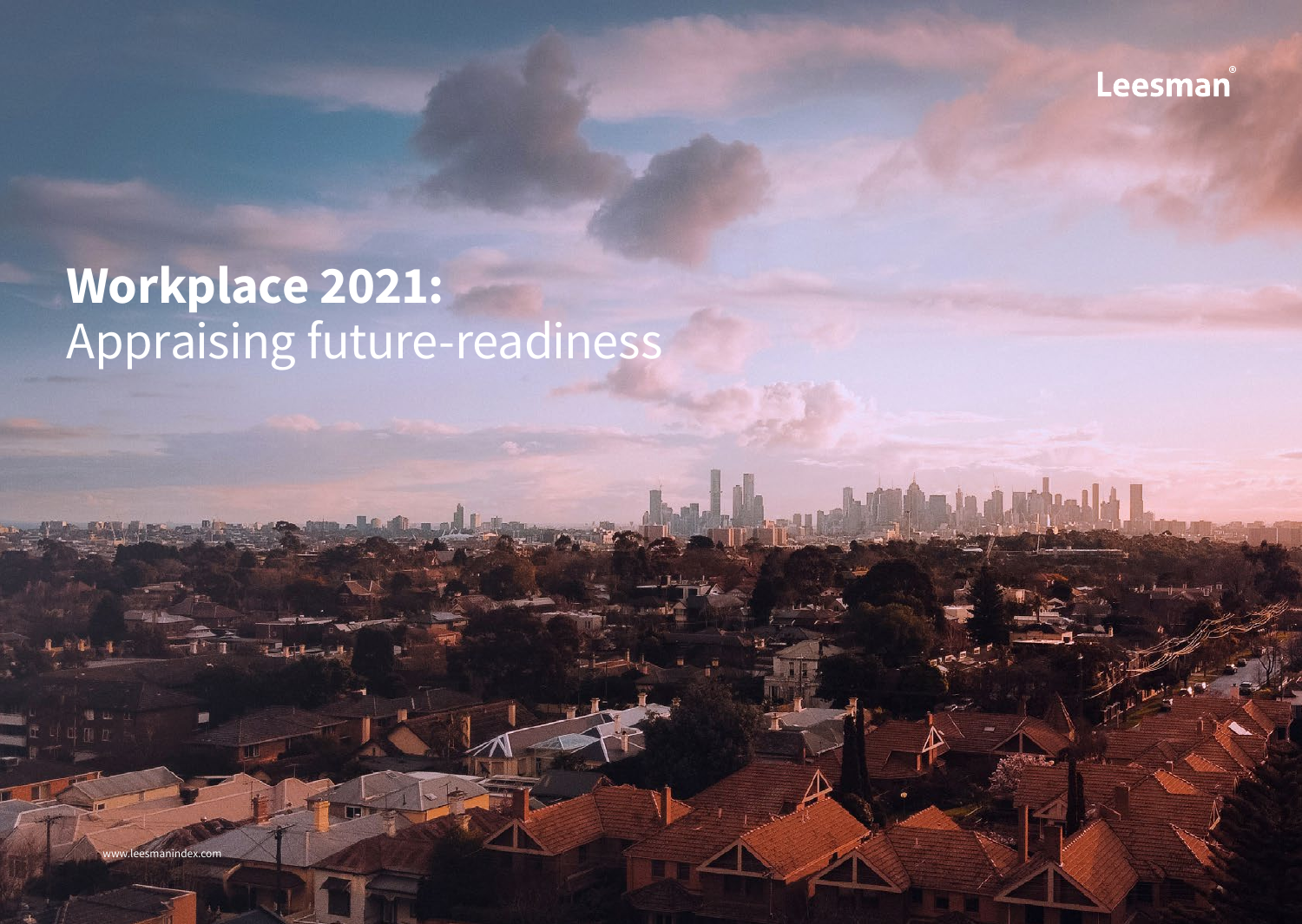### Foreword

### Home or office? What – or where – is the future of your workplace?

The pandemic has tested organisations and their traditional systems to the limit and with it, their attitude towards people and place. A debate that rarely took place at such a level is now a topic for chief executives of the world's largest businesses on media platforms around the world.

In February 2020 we took our tried and tested methodology for measuring employee workplace experience to create a new Leesman Index for home working. In a little under six weeks we had built, tested and were ready for clients to deploy in 40+ languages. Within six months, we were sat on 125,000+ employee responses. Almost a year later, that total has risen to 160,000+\*. It is the largest independent study of its kind.

The headline results were immediately intriguing: home working was delivering an excellent and supportive experience for the majority of employees, and continues to do so.

Today, this leaves some organisations and their employees wondering if there is any value in returning to the office at all. Can home working be a long-term recipe for productivity and success for all, or should some employees return to the workplace? If so, what kind of workplaces would they be returning to? Will the pre-pandemic office manage to match the excellent experience that many have found at home, or does the post-pandemic workplace need to fundamentally function differently?

But the time for wondering is running out. The people and place debate has a new dimension: time.

48,000+ employees also told us how they saw themselves distributing their time between home and office post in the future. 85% stated a preference for a blended workplace model which includes remote work for at least two days per week.

And with 'return to the office' looking more feasible within perhaps a matter of months, the clock is ticking for real estate teams. Because critically, we found that employees' intentions to return to the office greatly depend on both the quality of their home working experience and on the quality of the workplace they would be returning to. So, organisations must forget 'returning to normal', whether that's an old normal or a new normal. To be normal is to be typical, to be average. Employees will not willingly return to 'average' when they have experienced 'excellent' in their own homes.

The data we have collected – and continue to collect – for our clients allows them to prepare their workplace futures. That does not make their plans future-proof. But it does make them future-ready.

**Tim Oldman Founder & CEO**

# 83%

of employees believe their home environment enables them to work productively

64% of employees believe their office

environment enables them to work productively

# 78%

of employees in Leesman+ offices say their environment enables them to work productively

www.leesmanindex.com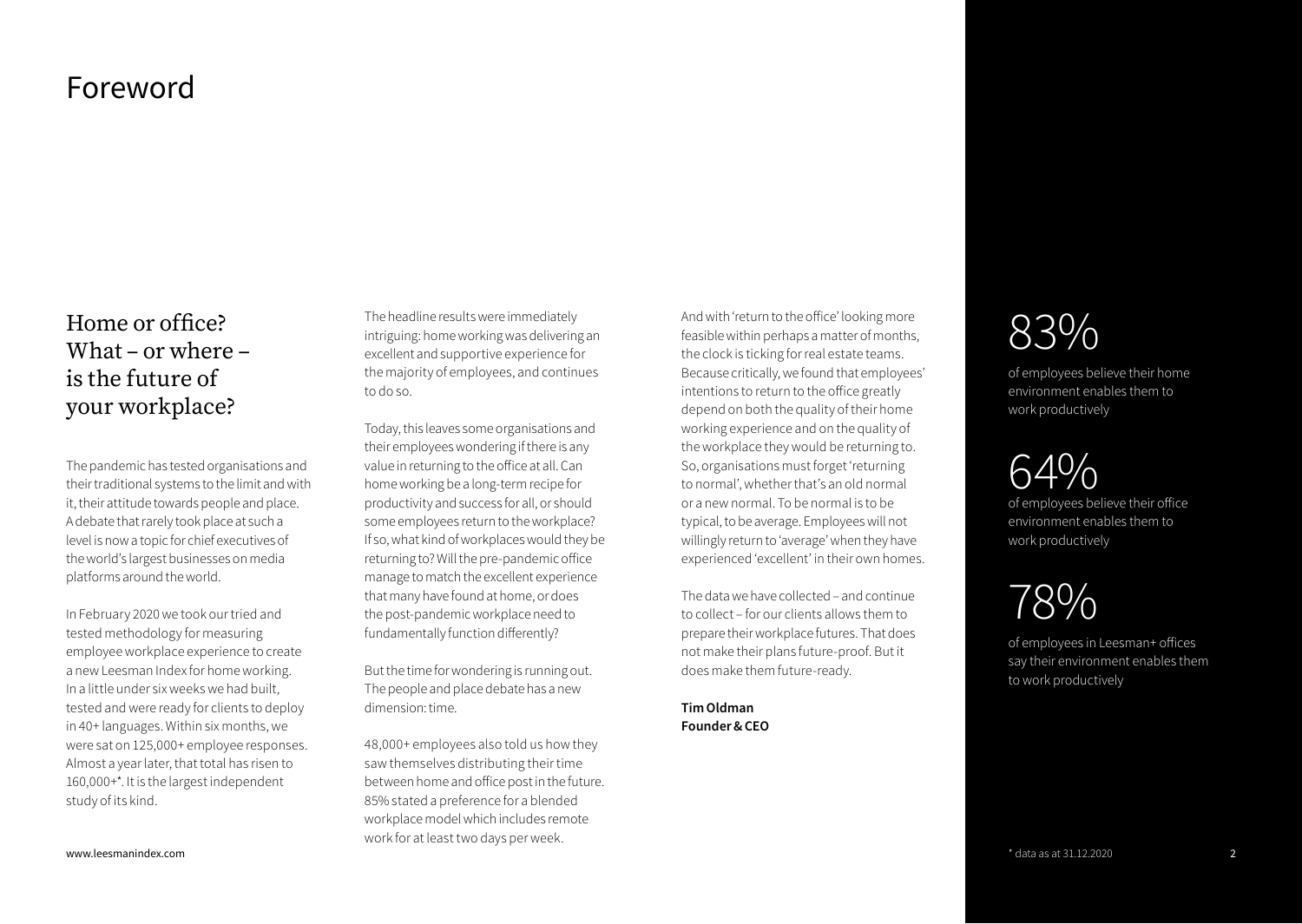## **Are you future-ready?**  Are your post-pandemic workplaces ready to support your post-pandemic workforce?

Do you see COVID-19 as body-blow to real estate, or a rapid accelerant of trends already underway? Either way, it's time to respond. It's time to act.

As business leaders rush to reappraise the role of workplace in their organisations, research from the world's largest employee workplace experience benchmark reveals shows how a series of simple tests can determine just how primed an organisation is for its postpandemic workplace future.

You can't see the future, so how can you possibly future-proof?

The answers to these questions shortcut leaders to where focus is most needed, where the greatest opportunities exist and where weaknesses in legacy systems threaten to destabilise any sense of a new normality being better than before.

www.leesmanindex.com

By Q4 2020, we have collected home working data from 160,000+ employees and workplace experience data from 818,000 employees – the largest dataset of its kind. A fraction of these – 817,000+ employees – worked in outstanding Leesman+ workplaces.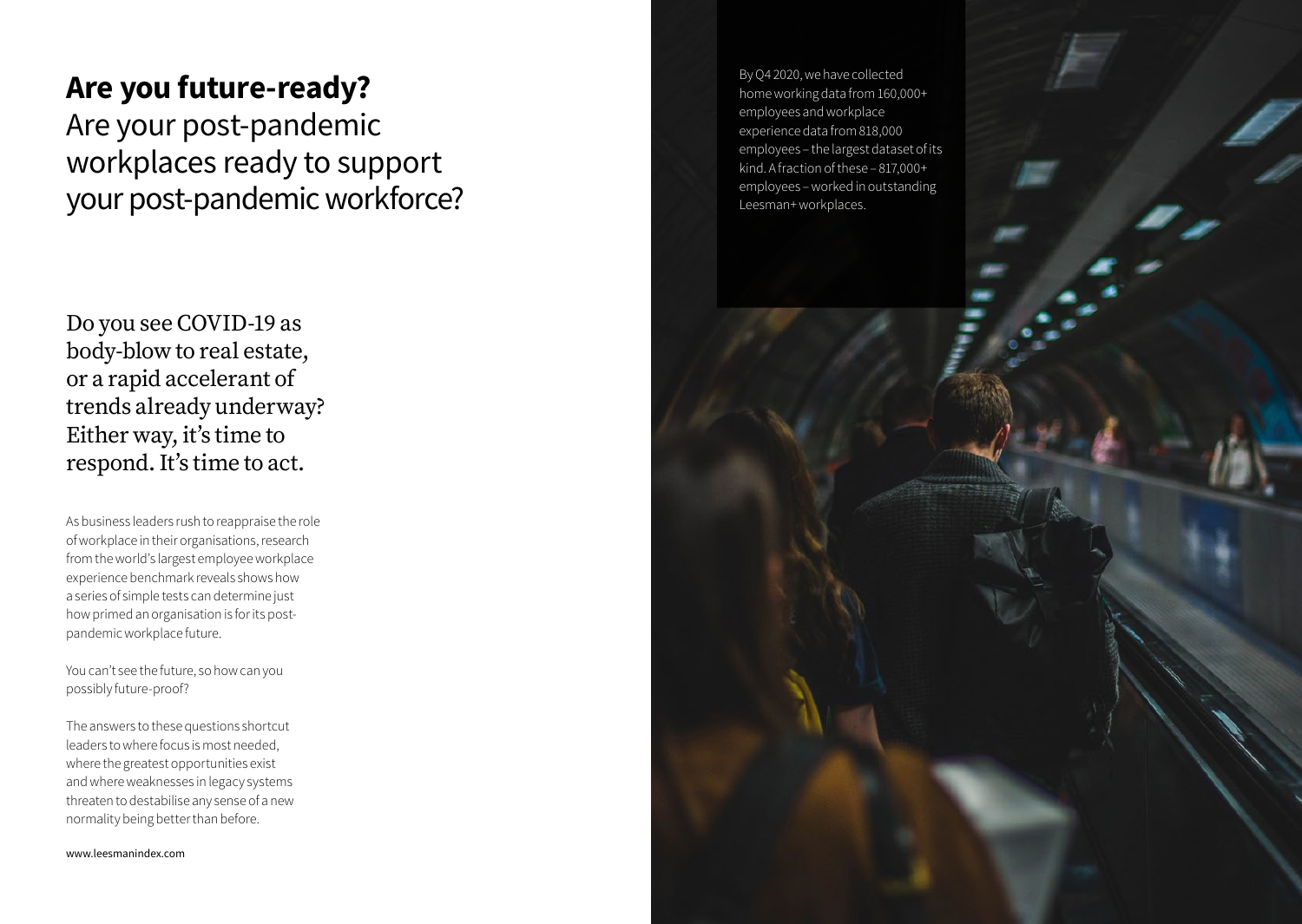# Pre-pandemic, 54% of global employees had little to no experience of working from home.

### **People** – Are you putting employee purpose first?

Future-ready organisations know their workplace *why*. They're not simply grabbing the latest trending stat for 'preferred days in office' and masquerading it as a strategic plan. Instead, led by evidence, they have defined the role workplace plays in supporting their wider organisational and individual employee purpose. This goes beyond seeing workplace as accommodation, to being able to communicate the specific outcomes workplaces are there to support at a granular level.

Their debate and choices around postpandemic home vs. office operating models stems from these definitions, putting people before place.

83% of home working employees agreed that their homes enable them to work productively - a higher proportion than the average office (64%) and even outstanding workplaces (78%). But Informal social interaction (55%) and learning from others (66%) were the least supported.

8

www.leesmanindex.com

1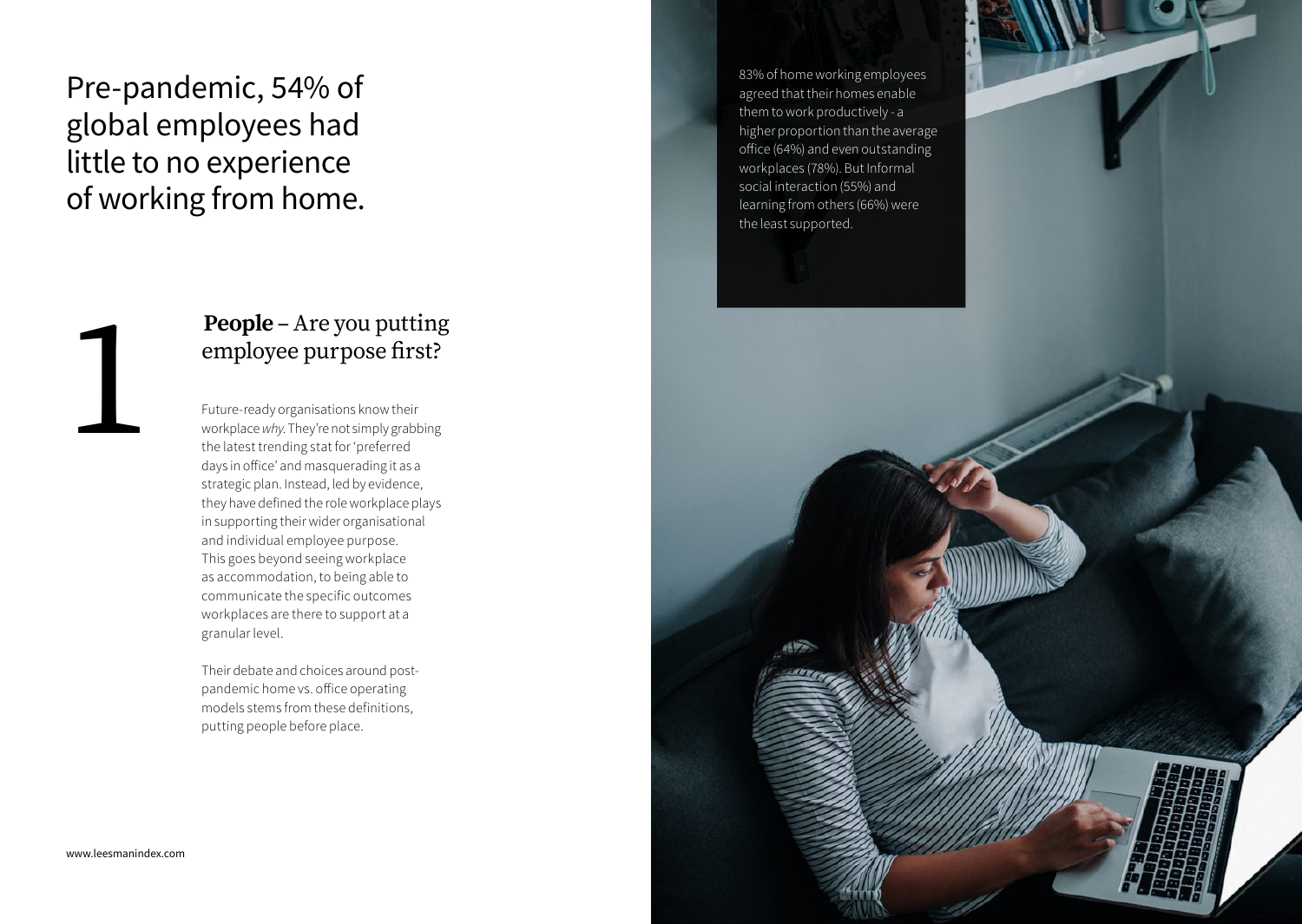#### **What's driving employee location preference**

Our home working data indicates a strong correlation between an employee's home working experience and their desire to come back to the office. The employees who expressed a desire to return just once a week – or not at all – have the best home working experience, as measured by their H-Lmi score, while those who would prefer to work from their office at least four days per week expressed a poorer experience at home.

#### **Why does home working work for some and not for others?**

Our data pinpoints three key factors that can significantly alter the home working experience. Firstly, how complex an employee's role is – employees who undertake fewer different types of work activities have a better home working experience. Secondly, whether those work activities are more individual-focused or collaborative-focused. And thirdly, what kind of home work setting an employee is using.

#### **Figure 1.**

**How many days per week would you like to work in your main workplace post-COVID-19?**



N=48,413 as at Q4/2020

#### **Figure 2.**

**Key drivers of home working experience (H-Lmi)**

| H-Lmi |
|-------|
| 72 R  |
| 74.6  |
|       |

#### **Individual / Collaborative Ratio**

| "Collaborative & Highly collaborative" | 71.3 |
|----------------------------------------|------|
| <b>Balanced</b>                        | 73.8 |
| "Individual & Highly individual"       | 76 A |
|                                        |      |

#### **Home work settings**

| A non-work specific home location                 | 66.7 |
|---------------------------------------------------|------|
| "A dedicated work area (but not a separate room)" | 74.4 |
| A dedicated work room or office                   | 78.7 |
| N=48.413 as at O4/2020                            |      |

# Ask yourself:

- 1. If your organisation has a clear corporate vision, can you articulate what this means operationally for each team?
- 2. Do you understand how this translates into specific functional workplace requirements within those employees' roles? Can you decode this to ascertain who needs corporate workplaces and who would be better staying remote?
- 3. Can you then accurately test how well these requirements will fare against the pros and cons for remotefirst, hub and spoke, office-first, or a blended operating model?
- 4. Do you fully understand if the workspace provision employees have at home adequately supports them in their role? And do you have an action plan if they don't?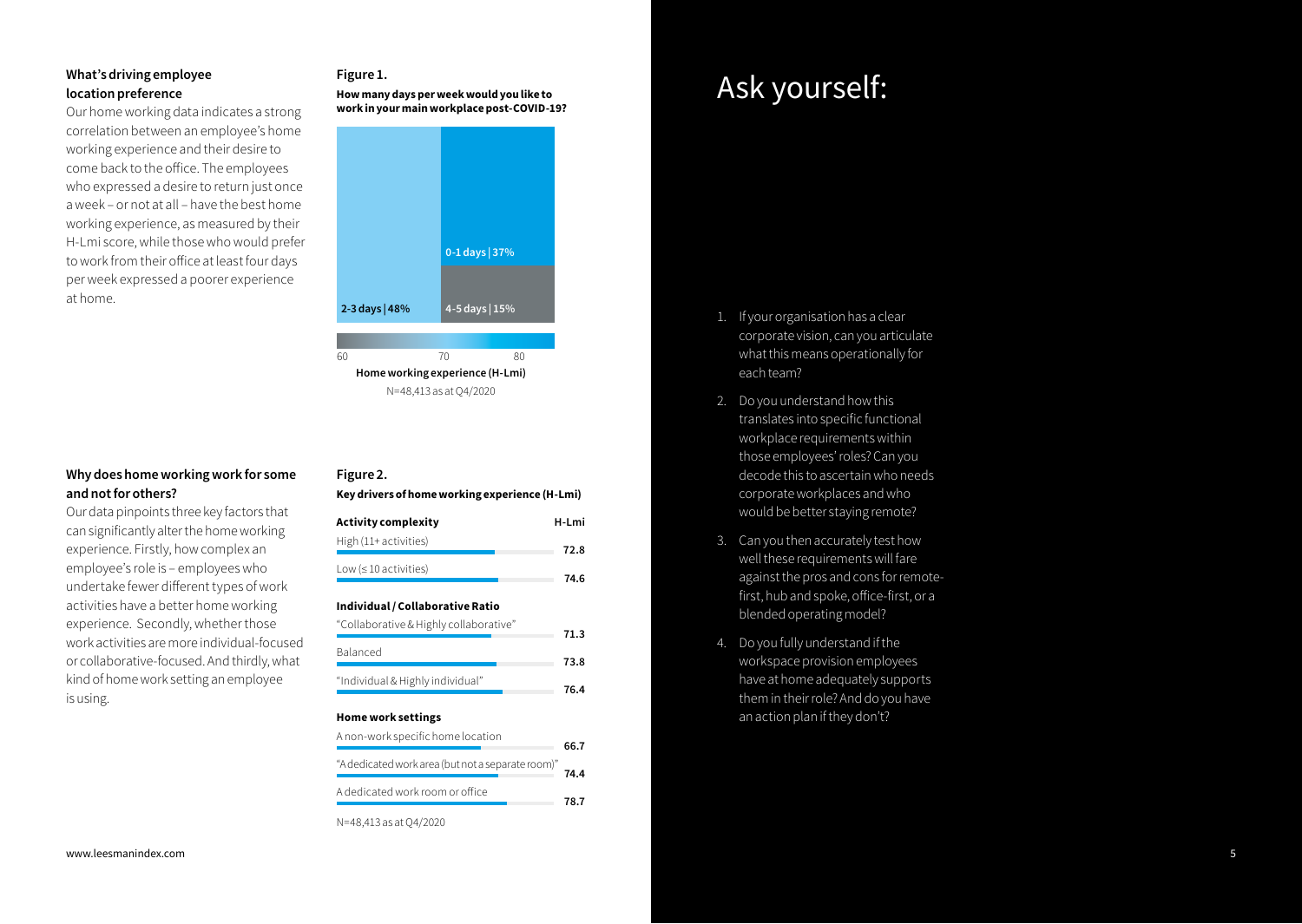An alarming fact: The average space designed for living supports the average employee better than the average space designed for working.



### **Place –** Go big or they will stay home.

Future-ready organisations understand it's not what a workplace looks like, but how it works, that matters more. The best workplaces are carefully crafted ecosystems tuned to the needs of their users.

These brilliant workplaces will draw willing employees back. Sub-optimal spaces will act to disenfranchise employees who built better at home.

The average home work environment scores higher (H-Lmi: 74.0) than the average office (Office benchmark Lmi: 63.7). In fact, home work environments scores very close to the average experience measured in Leesman+ outstanding workplaces (74.7).

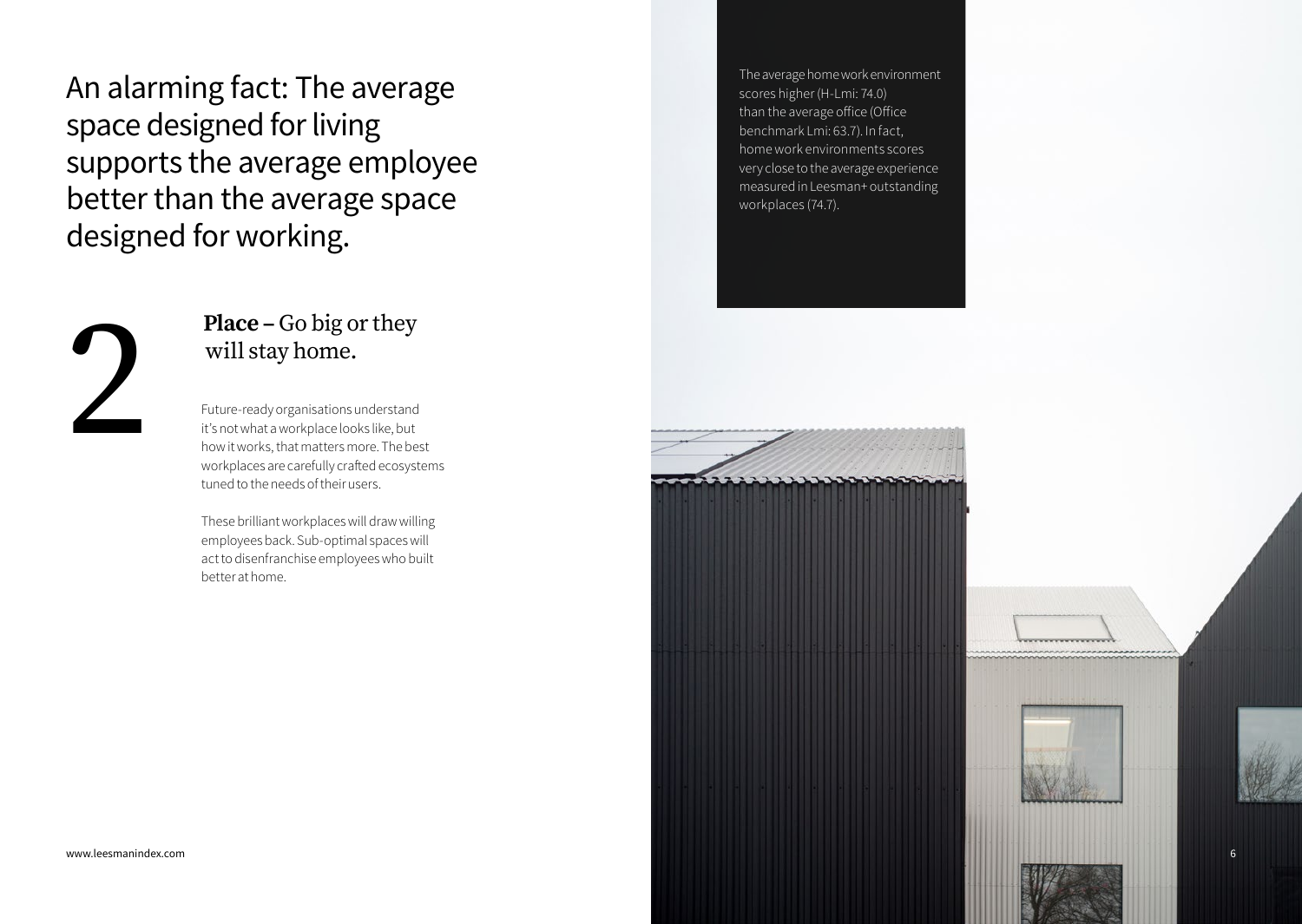#### **The difference between exceptional and average offices**

An outstanding workplace supports both the individual and collaborative dimensions of work and doesn't sacrifice one for the other. While the average home may out-perform offices for the acoustic privacy needed for individual work and conversations, homes fail to support activities that demand collaboration and interaction – even an average office supports these activities better. Leesman+ certified buildings – awarded to a fraction of our database – deliver the most consistent support across individual and collaborative work.



Leesman Office Global N=817,598, Leesman Home working N=160,579 Data as at Q4/2020

#### www.leesmanindex.com www.leesmanindex.com

## Ask yourself:

- 1. How well did your pre-pandemic spaces support your employees? Were they great, nurturing places, or merely a building which kept people enclosed together?
- 2. Employees have a new benchmark for workplace effectiveness – their own homes. Do you know how the space you provide directly compares to those?
- 3. If your operating place of work model changes, do your central spaces need to adapt and respond to new user requirements?
- 4. Can your existing portfolio step up to the challenge of being better than the alternative? Or does it risk leaving employees with a poor experience at home and at the office, in a new workplace limbo?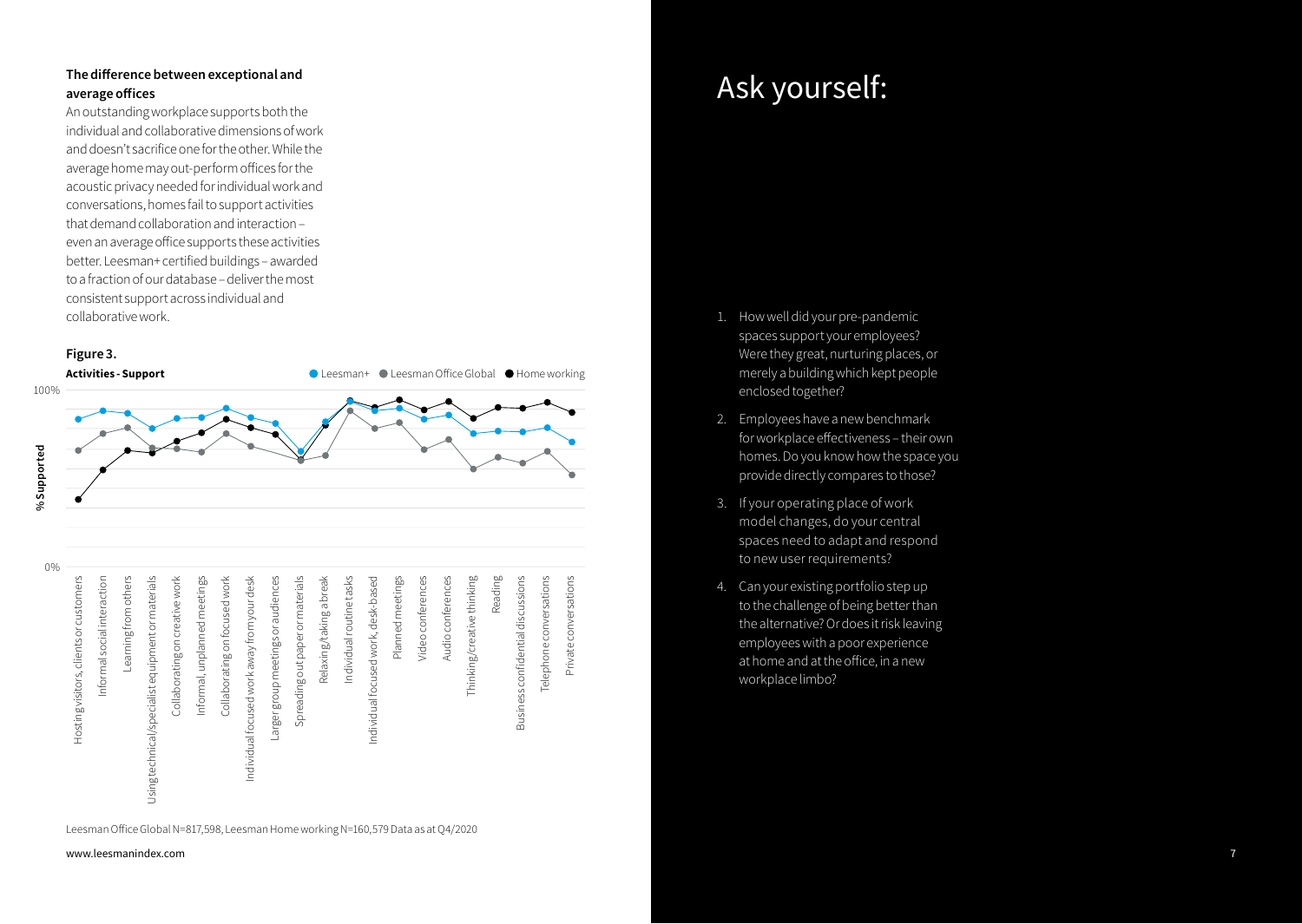#### **Team productivity and place**

Personal sense of productivity is multimodal. It is driven by a series of factors – some more influential than others that collectively contribute to an overall experience. Compared to the average office, an outstanding workplace delivers a significantly better overall experience across all modes, enhancing both the individual and collective dimensions of productivity.

#### **Figure 4.**



#### **Individual productivity**

| Leesman global       |  |
|----------------------|--|
|                      |  |
| l eesman+            |  |
| Highest Leesman+2020 |  |



| Pride                |  |
|----------------------|--|
| Leesman global       |  |
| l eesman+            |  |
| Highest Leesman+2020 |  |



#### **Sense of community**

| Leesman global       | 61% |
|----------------------|-----|
| l eesman+            | 75% |
| Highest Leesman+2020 | 86% |



**66% 78% 87%**

**55% 82% 93%**

#### **Collective productivity**

| Leesman global       | 65% |
|----------------------|-----|
| l eesman+            | 81% |
| Highest Leesman+2020 | 88% |



| Leesman global       | 61% |
|----------------------|-----|
| Leesman+             | 85% |
| Highest Leesman+2020 |     |
|                      | 95% |



#### **Enjoyable environment to work in** Leesman global

| Leesman+             | 80% |
|----------------------|-----|
| Highest Leesman+2020 |     |
|                      | 93% |

**61%**

2020 was an atypical year in the recent history of workplace, with much of the global workforce effectively forced to work remotely for most of the year. Yet, this year also saw seven workplaces achieve the coveted Leesman+ certification, only awarded to outstanding workplaces of Lmi 70 or above and that meet strict response rate criteria. To date, only 140 workplaces achieved the Leesman+ certification.

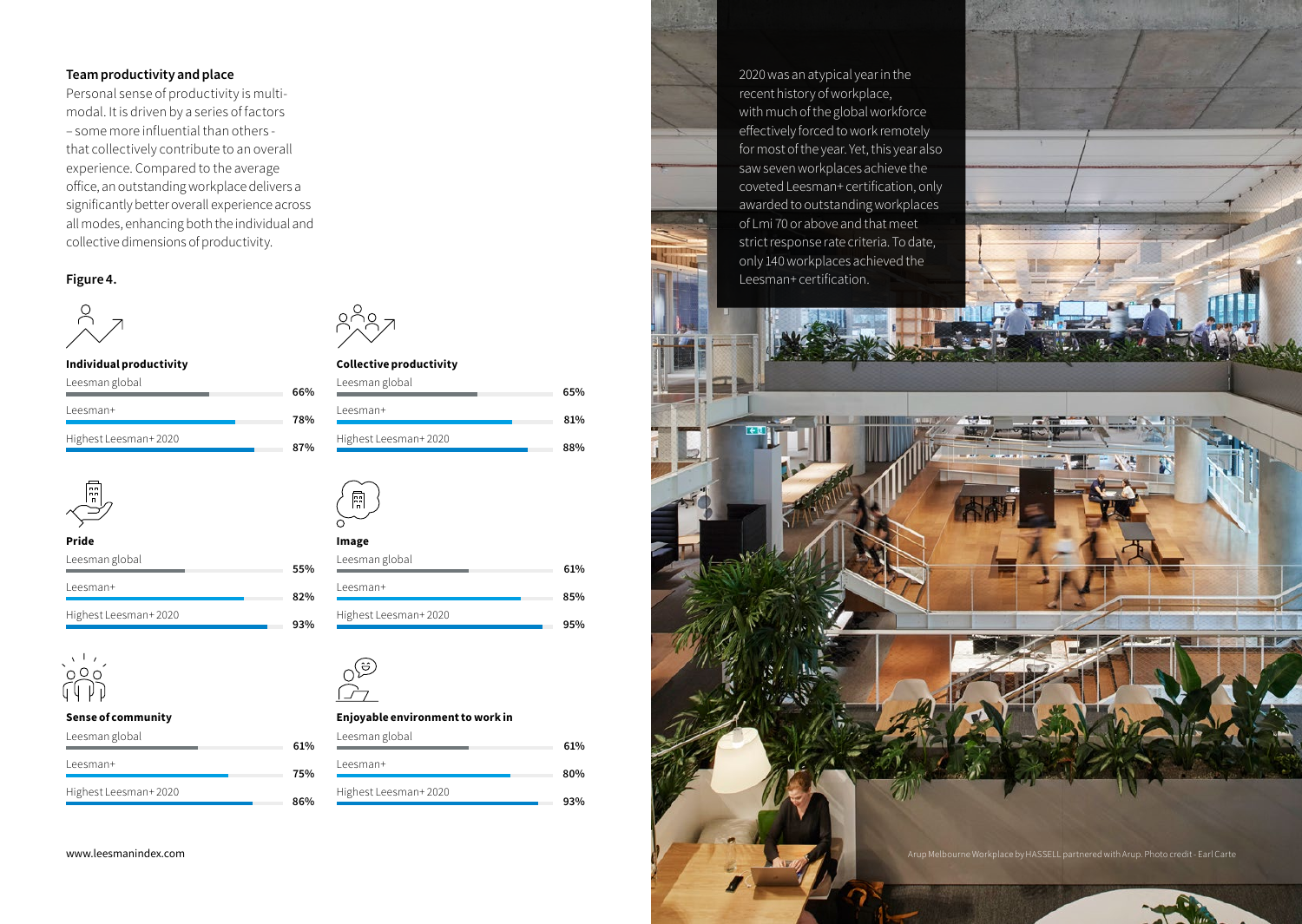Employees have spent the best part of a full year working remotely, repurposing corners of their homes into highly effective work environments.



### **Time** – Do it now, and with urgency.

They have seen the future of a digitallyconnected workplace with new porous boundaries. Some are keen to return, some not. But you owe it to both to be ahead of the game. Future-ready organisations returning employees to offices must acknowledge the lessons learned and repurpose their workplaces for a new fluid, video-first workstyle now. Act on those lessons, don't dismiss them.

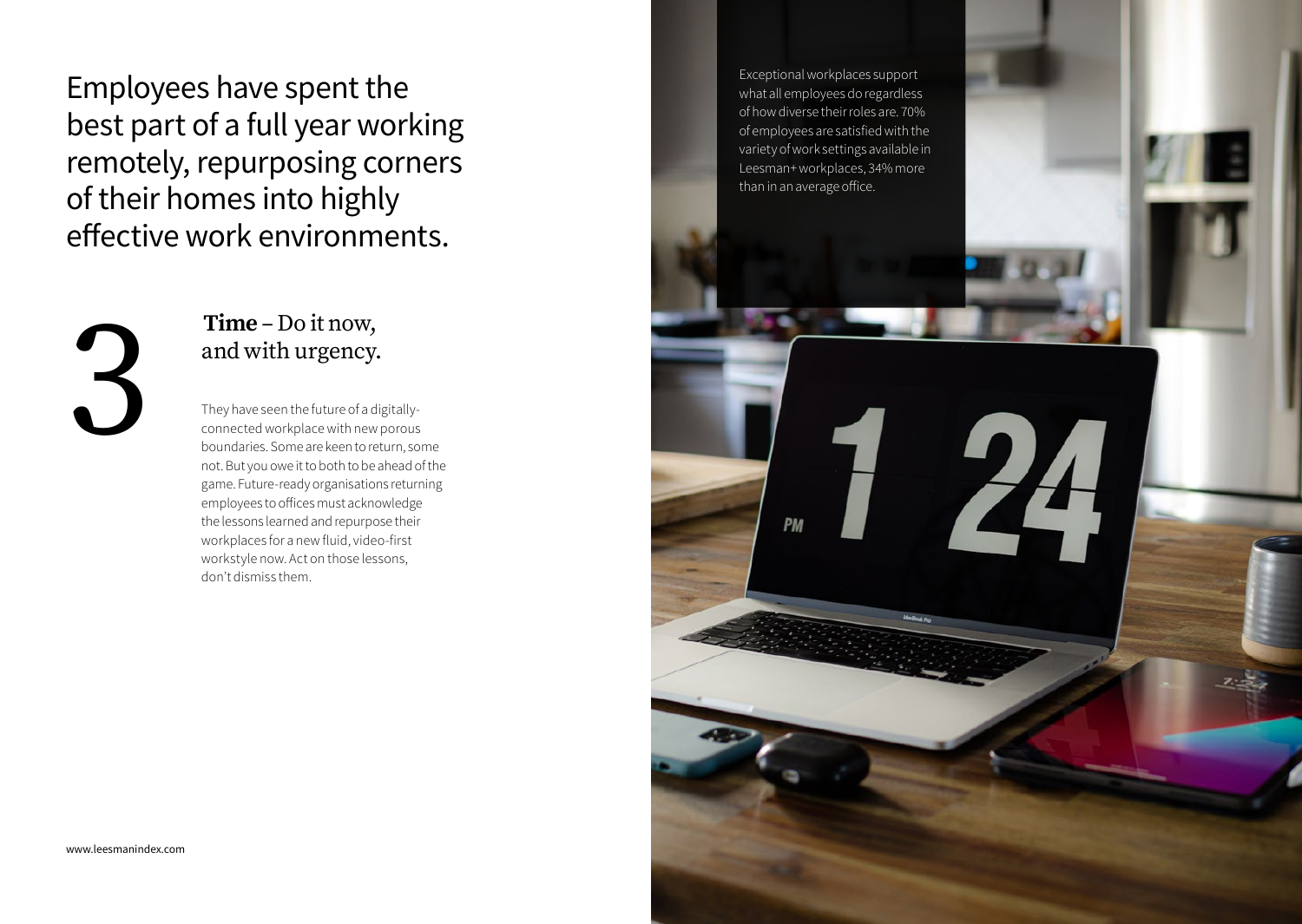#### **The growth of video**

Work patterns and behaviours have changed during the pandemic: the importance of video conferences increased by 13 percentage points in 2020 compared to 2019.

More interestingly the new, slicker video applications rapidly deployed by employers saw a 20 percentage points increase in agreement that video conferences were well supported. Organisations need to accept both the connectivity pressures this will place on their workplaces and the dramatic increase in the need for acoustically private space.



Leesman Office Global 2019  $\bullet$  Home working 2020

Leesman Office Global 2019 only N= 235,644. Home N=160,579 as at Q4/2020

### **How employees have adapted at home**

Compared to pre-pandemic data, the proportion of home working employees who use non-work specific settings has decreased, while the proportion who use dedicated work areas has increased.

This suggests that during the pandemic employees have actively repurposed areas of their homes, transforming them into places they could use for work on a more regular basis. They have shown how to configure highly effective workplaces and their expectation on you to have done the same ready for their return will be acute.

- A dedicated work room or office
- A dedicated work area (but not a separate room)
- A non-work specific home location (such as a dining table)

## Ask yourself:

- 1. Employees have developed new work patterns and behaviours. Do you understand how this will change how different teams will use your corporate workplaces if they return and are you adapting your space now to support them when they do?
- 2. Are the workplaces employees are returning to ready for a new video-first workstyle, where those office-based can effectively collaborate in-moment with those working remotely?
- 3. Technology has kept us connected to work, but not to the social fabric of the organisation. Can the systems you have in place continue to keep employees connected, as they risk increased disconnection the longer they stay remote?
- 4. Do you have robust and engaging platforms in place that can support employees' new blended relationship in their tidal flow to and from their corporate workplace?

#### **Figure 6. Home work settings**



Leesman Office Global 2019 only N= 235,644. Home N=160,579 as at Q4/2020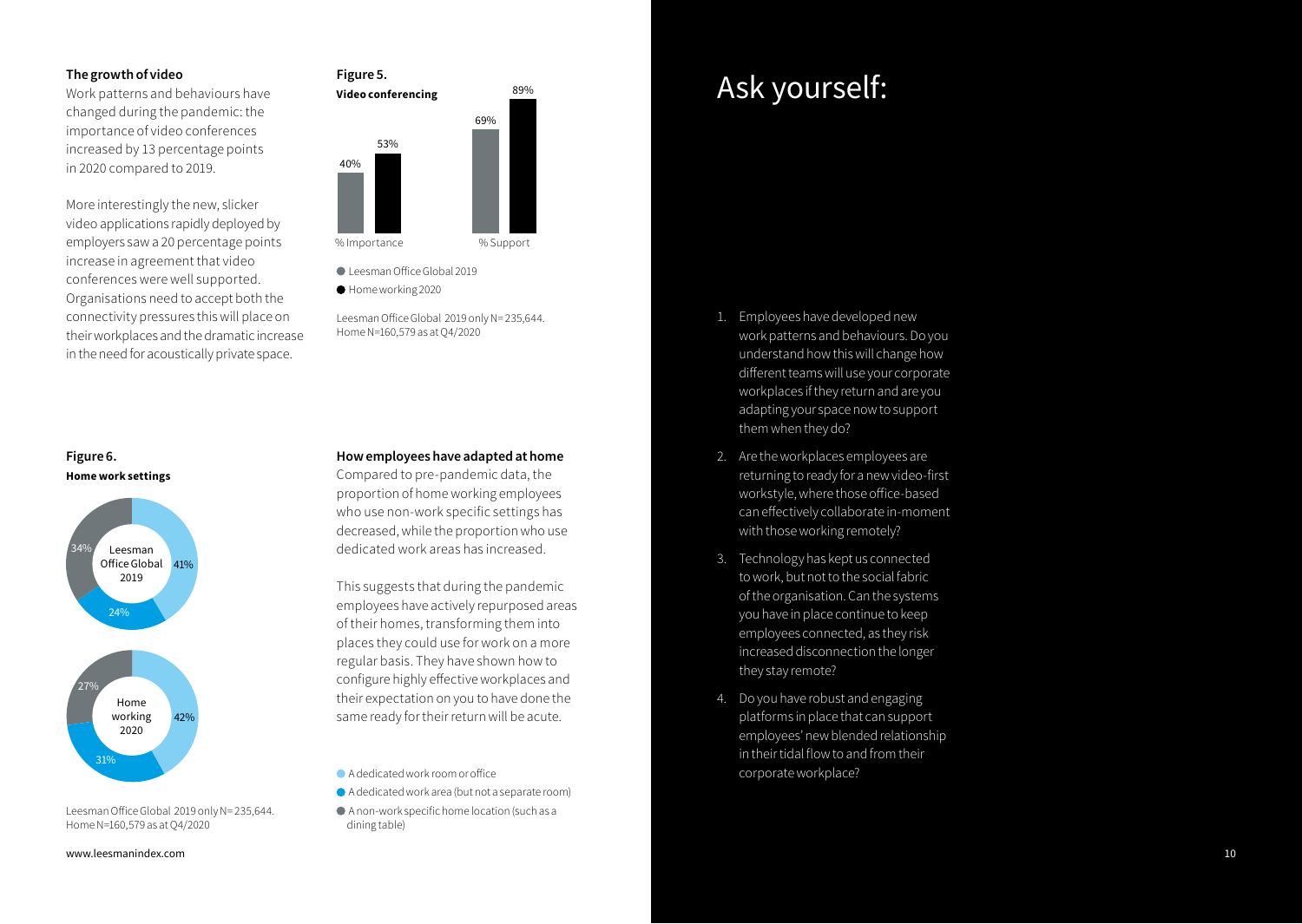## Checklist

It can be hard to answer the big questions in one fell swoop. So we've made it easier. We can help you assess each of the three high level tests of your future-readiness, using our 20-point audit checklist.

#### **People:**

- 1. You understand how the complexity of your employees' roles vary across the organisation (the range of different things they do as part of their role)?
- 2. This has allowed you to determine what proportion of your employees work in individual, collaborative or more blended roles.
- 3. You also established what proportion of your employees are working in specialist or technical roles that require access to technical equipment.
- 4. You understand the nature of the setting each employee has available to them to work at when working from home.
- 5. You have also checked that the hard and soft digital infrastructure is supporting the employee in that home setting.
- 6. You have assessed how your existing corporate workplaces support employee sense of connection to the organisation and to their colleagues.
- 7. You understand how well your existing workplaces support an employee's personal sense of wellbeing.
- 8. You have identified and now understand the causes for any employees who are struggling with any aspect of remote working.

#### **Place:**

- 1. You have measured the extent to which employees have changed work patterns and behaviours and considered how this will impact the spaces they need.
- 2. You have an understanding of how well your existing spaces support those activities for which acoustic privacy is a key feature.
- 3. You have assessed workplace layouts, densities and adjacencies and know how these impact different teams / employee groups in different ways.
- 4. You have assessed the ergonomic characteristics of all the spaces employees use for work, whether in the office, at home or elsewhere.
- 5. Where employees will work from home, you have plans in place to help them create ergonomically safe and supportive environments for themselves.
- 6. You have appraised the particular role of physical places in supporting collective / collaborative activities within the different teams within your organisation.
- 7. You have analysed whether the variety of different work settings provided in your workplace and the spaces meets with your teams needs.

#### **Time:**

- 1. Your organisation has clearly communicated its high-level postpandemic workplace location strategy.
- 2. Where these plans allow employees some time / location choice, you have established how you will load balance their time in office and have systems in place to administer.
- 3. You have established what changes will be needed to the physical and digital workplace to align with this strategy and have communications plans to explain what this means for employees.
- 4. Plans are in motion so that the spaces employees return to are ready for their post-pandemic workstyle.
- 5. Where your plans for workplace changes cannot be implemented prior to employees' return, your communications clearly describe how soon they will be implemented and available.